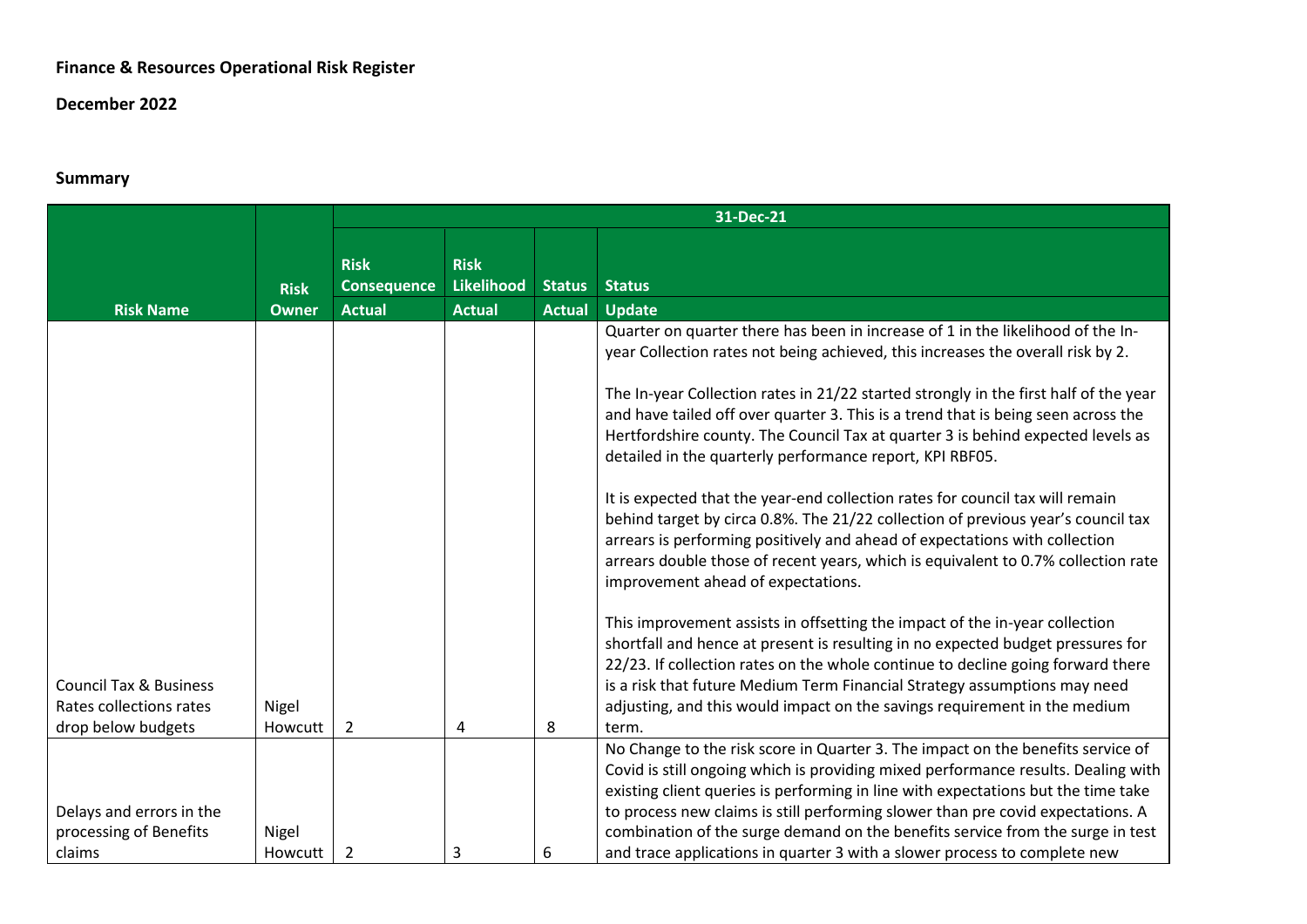|                                                                 |                  |   |                |   | applicants due to covid changes means the service still has room for<br>improvement on the stretch targets that are expected.                                                                                                                                                                                                                                                                                                                                                                                                     |
|-----------------------------------------------------------------|------------------|---|----------------|---|-----------------------------------------------------------------------------------------------------------------------------------------------------------------------------------------------------------------------------------------------------------------------------------------------------------------------------------------------------------------------------------------------------------------------------------------------------------------------------------------------------------------------------------|
|                                                                 |                  |   |                |   | The mitigated probability score has been increased from 3 to 4, as it is very<br>likely that overall capital spend in the year will be below expectations. At this<br>point in the year it is unlikely that this will change and slippage in 22/23 with a<br>revised programme of delivery is being created.                                                                                                                                                                                                                      |
| Delays to capital<br>programme                                  | Nigel<br>Howcutt | 4 | $\overline{2}$ | 8 | The capital programme is showing significant slippage with an additional £5.8m<br>of slippage across the HRA and General Fund at quarter 3. The impact is<br>predominantly on the HRA, showing a £5.1m quarter 3 slippage. There are a<br>combination of reasons as discussed in the budget monitoring reports, these<br>include; slower planning approvals than expected, a shortage of materials and<br>skilled labour in the wider construction sector.                                                                        |
| Failure to optimise income<br>generated by commercial<br>assets | Nigel<br>Howcutt | 3 | 3              | 6 | No Change in risk Score.<br>The commercial assets service is outperforming budgeted expectations by over<br>£600k, and current void levels at circa 5% are in line with expectations and pre<br>covid performance levels.                                                                                                                                                                                                                                                                                                         |
| variances in general fund<br>revenue budget                     | Nigel<br>Howcutt | 3 | 2              | 6 | A reduction from 3 to 2 in the mitigated probability of the General Fund<br>producing a variance in 21/22. Overall risk reduces to 6 from 8, the likelihood of<br>unknown events that create additional in year variances decreases as there is<br>less time for changes in service provision.<br>The general fund variance as at quarter 3 is £130k, equivalent to less than 1% of<br>the net cost of services. There is an expectation that budget holders will<br>improve performance to ensure a balanced budget by year end. |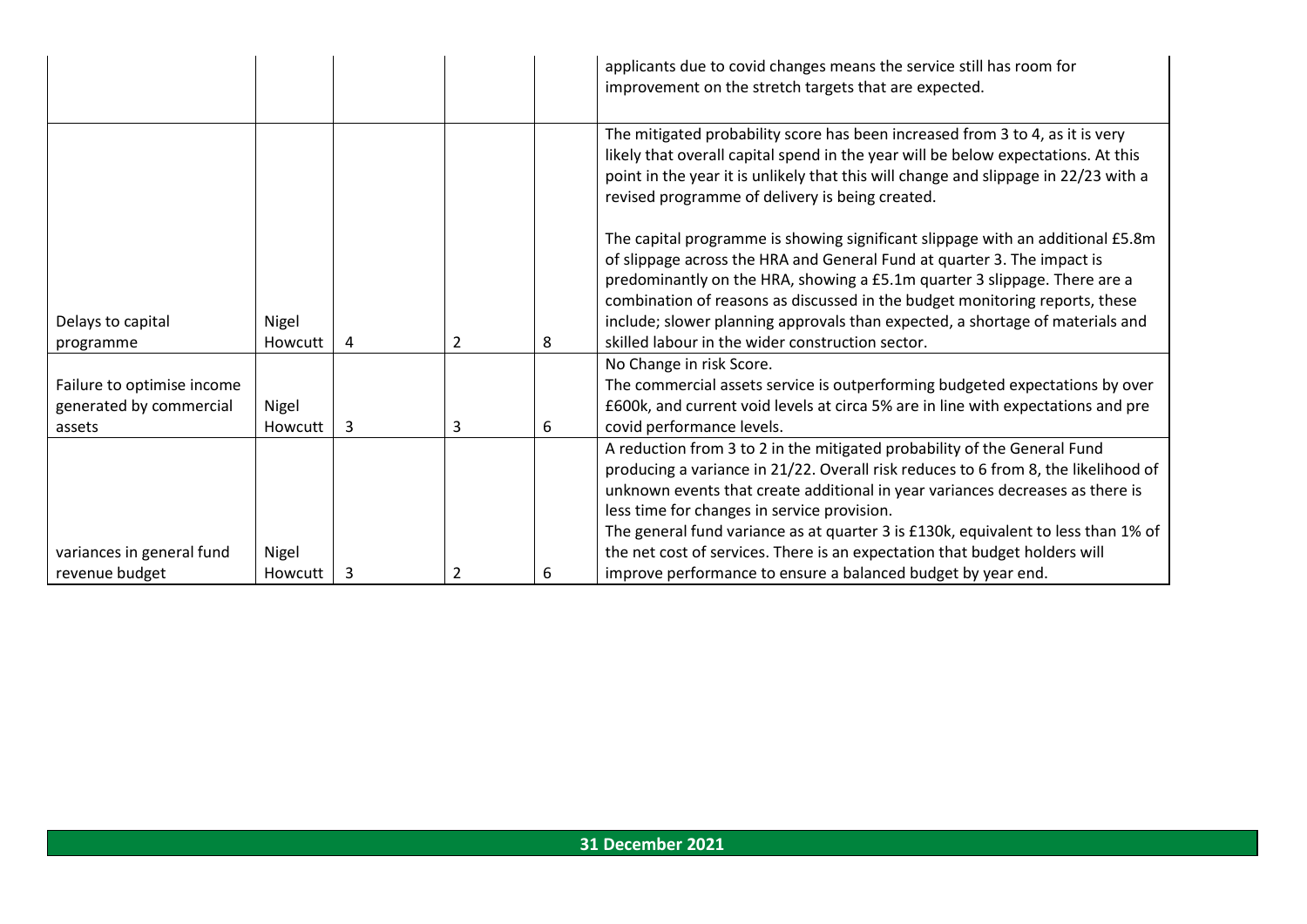| <b>Detail</b>                    | <b>Status</b>                                                                                                                                                                                                                                                                                                                                                                                               |
|----------------------------------|-------------------------------------------------------------------------------------------------------------------------------------------------------------------------------------------------------------------------------------------------------------------------------------------------------------------------------------------------------------------------------------------------------------|
|                                  | <b>Council Tax &amp; Business Rates collections rates drop below budget</b>                                                                                                                                                                                                                                                                                                                                 |
| <b>Risk Owner</b>                | <b>Nigel Howcutt</b>                                                                                                                                                                                                                                                                                                                                                                                        |
| Portfolio                        | Finance & Resources                                                                                                                                                                                                                                                                                                                                                                                         |
| <b>Risk Description</b>          | Council Tax & Business Rates collections rates drop below budget                                                                                                                                                                                                                                                                                                                                            |
| Comments                         | Quarter on quarter there has been in increase of 1 in the likelihood of the In-year Collection rates not being achieved, this increases the<br>overall risk by 2.                                                                                                                                                                                                                                           |
|                                  | The In-year Collection rates in 21/22 started strongly in the first half of the year and have tailed off over quarter 3. This is a trend that is<br>being seen across the Hertfordshire county. The Council Tax at quarter 3 is behind expected levels as detailed in the quarterly performance<br>report, KPI RBF05.                                                                                       |
|                                  | It is expected that the year-end collection rates for council tax will remain behind target by circa 0.8%. The 21/22 collection of previous<br>year's council tax arrears is performing positively and ahead of expectations with collection of 20/21 arrears double those of recent years,<br>which is equivalent to 0.7% collection rate improvement ahead of expectations.                               |
|                                  | This improvement assists in offsetting the impact of the in-year collection shortfall and hence at present is resulting in no expected budget<br>pressures for 22/23. If collection rates on the whole continue to decline going forward there is a risk that future Medium Term Financial<br>Strategy assumptions may need adjusting, and this would impact on the savings requirement in the medium term. |
| <b>Controls &amp; Assurances</b> | The following controls aim to identify as quickly as possible if the Council is falling behind on its collection rates target for the year. If a<br>problem is identified, the Council is then able to invoke a range of options to minimise the ongoing negative impact on collection.                                                                                                                     |
|                                  | Profiled monthly collection rates are monitored monthly - see KPIs RBF04 and RBF05. Reasons for variances are then investigated in order<br>to address problems quickly as possible.                                                                                                                                                                                                                        |
|                                  | Direct debit payment is recommended for all customers. The direct debit method reduce the risk of under-collection because it eliminates<br>the risk of a payer forgetting to make a monthly payment.                                                                                                                                                                                                       |
|                                  | There is an active programme for taking formal recovery action against non-payers.                                                                                                                                                                                                                                                                                                                          |
| Evidence Risk is being           |                                                                                                                                                                                                                                                                                                                                                                                                             |
| managed                          | In 2018/19 and 2019/20 Business rates and council tax collection achieved or exceeded budgeted levels. The collection rates achieved are                                                                                                                                                                                                                                                                    |
|                                  | above national averages and specifically business rates collection was in the upper quartile of national performances.                                                                                                                                                                                                                                                                                      |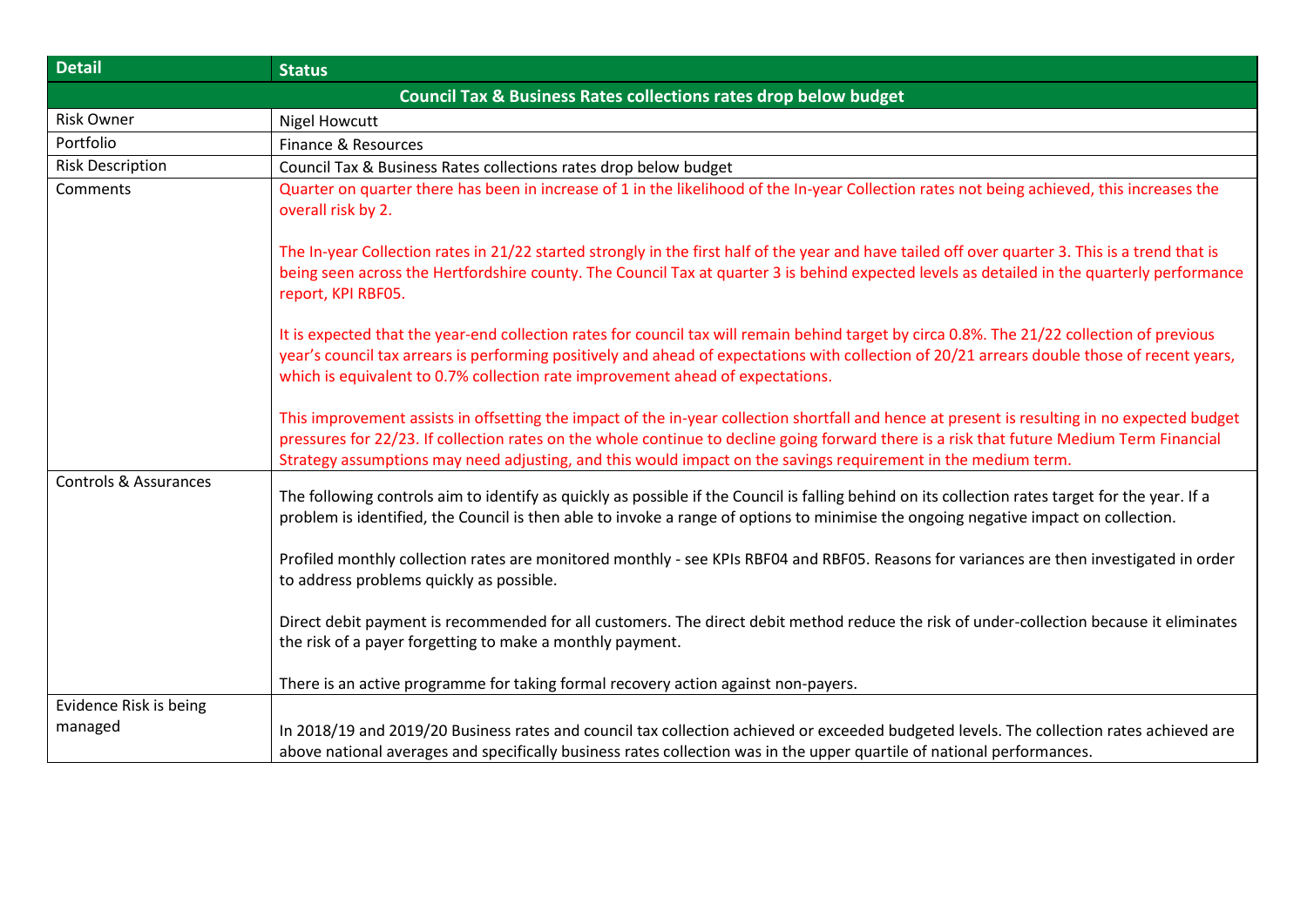| Distribution of collection fund to other preceptors is based on the budgeted collection level, if collection falls short this could lead to a cash<br>flow issue within the Council's finances. The fund distribution is balanced after the end of the financial year.                                                                                                                                                                                                                                                                                                                                                                                                                                                                                                                                                                                                                                                                                                                                                                                                                                                                                                                                              |
|---------------------------------------------------------------------------------------------------------------------------------------------------------------------------------------------------------------------------------------------------------------------------------------------------------------------------------------------------------------------------------------------------------------------------------------------------------------------------------------------------------------------------------------------------------------------------------------------------------------------------------------------------------------------------------------------------------------------------------------------------------------------------------------------------------------------------------------------------------------------------------------------------------------------------------------------------------------------------------------------------------------------------------------------------------------------------------------------------------------------------------------------------------------------------------------------------------------------|
| Reputational risk if collection rate falls significantly - this could also impact on future years' council tax base leading to increased budget<br>pressures.                                                                                                                                                                                                                                                                                                                                                                                                                                                                                                                                                                                                                                                                                                                                                                                                                                                                                                                                                                                                                                                       |
| Financial risk in relation to business rate retention scheme if rates collection falls below government set baseline.                                                                                                                                                                                                                                                                                                                                                                                                                                                                                                                                                                                                                                                                                                                                                                                                                                                                                                                                                                                                                                                                                               |
| Delays and errors in the processing of Benefits claims                                                                                                                                                                                                                                                                                                                                                                                                                                                                                                                                                                                                                                                                                                                                                                                                                                                                                                                                                                                                                                                                                                                                                              |
| <b>Nigel Howcutt</b>                                                                                                                                                                                                                                                                                                                                                                                                                                                                                                                                                                                                                                                                                                                                                                                                                                                                                                                                                                                                                                                                                                                                                                                                |
| Finance & Resources                                                                                                                                                                                                                                                                                                                                                                                                                                                                                                                                                                                                                                                                                                                                                                                                                                                                                                                                                                                                                                                                                                                                                                                                 |
| Delays and errors in the processing of Benefits claims                                                                                                                                                                                                                                                                                                                                                                                                                                                                                                                                                                                                                                                                                                                                                                                                                                                                                                                                                                                                                                                                                                                                                              |
| No Change to the risk score in Quarter 3. The impact on the benefits service of Covid is still ongoing which is providing mixed performance<br>results. Dealing with existing client queries is performing in line with expectations but the time take to process new claims is still<br>performing slower than pre covid expectations. A combination of the surge demand on the benefits service from the surge in test and trace<br>applications in quarter 3 with a slower process to complete new applicants due to covid changes means the service still has room for<br>improvement on the stretch targets that are expected.                                                                                                                                                                                                                                                                                                                                                                                                                                                                                                                                                                                 |
| The controls in place aim to mitigate this risk by closely monitoring performance to assist with effective decision-making around resource<br>allocation. This is a heavily process driven service area and close monitoring also helps to identify bottle necks in the process which need to<br>be improved to optimise performance. By subjecting the process to this regular in-depth scrutiny the Service is able to reduce the<br>probability of the risk crystallising, hence the<br>reduction between the Inherent Risk score (4) and the Residual Risk score (2) after the controls have been taken into account.<br>Quality checking and individual performance management is in place. These mean that each officer has targets for their personal<br>productivity and accuracy, and information from quality checks is fed back in order to sustain improvement.<br>Average time taken for processing new claims and changes in circumstances forms part of monthly monitoring.<br>Processes are in place to expedite cases where the customer is vulnerable or facing eviction. These processes start when a case is identified<br>within benefits, or by customer services, homelessness, housing etc. |
|                                                                                                                                                                                                                                                                                                                                                                                                                                                                                                                                                                                                                                                                                                                                                                                                                                                                                                                                                                                                                                                                                                                                                                                                                     |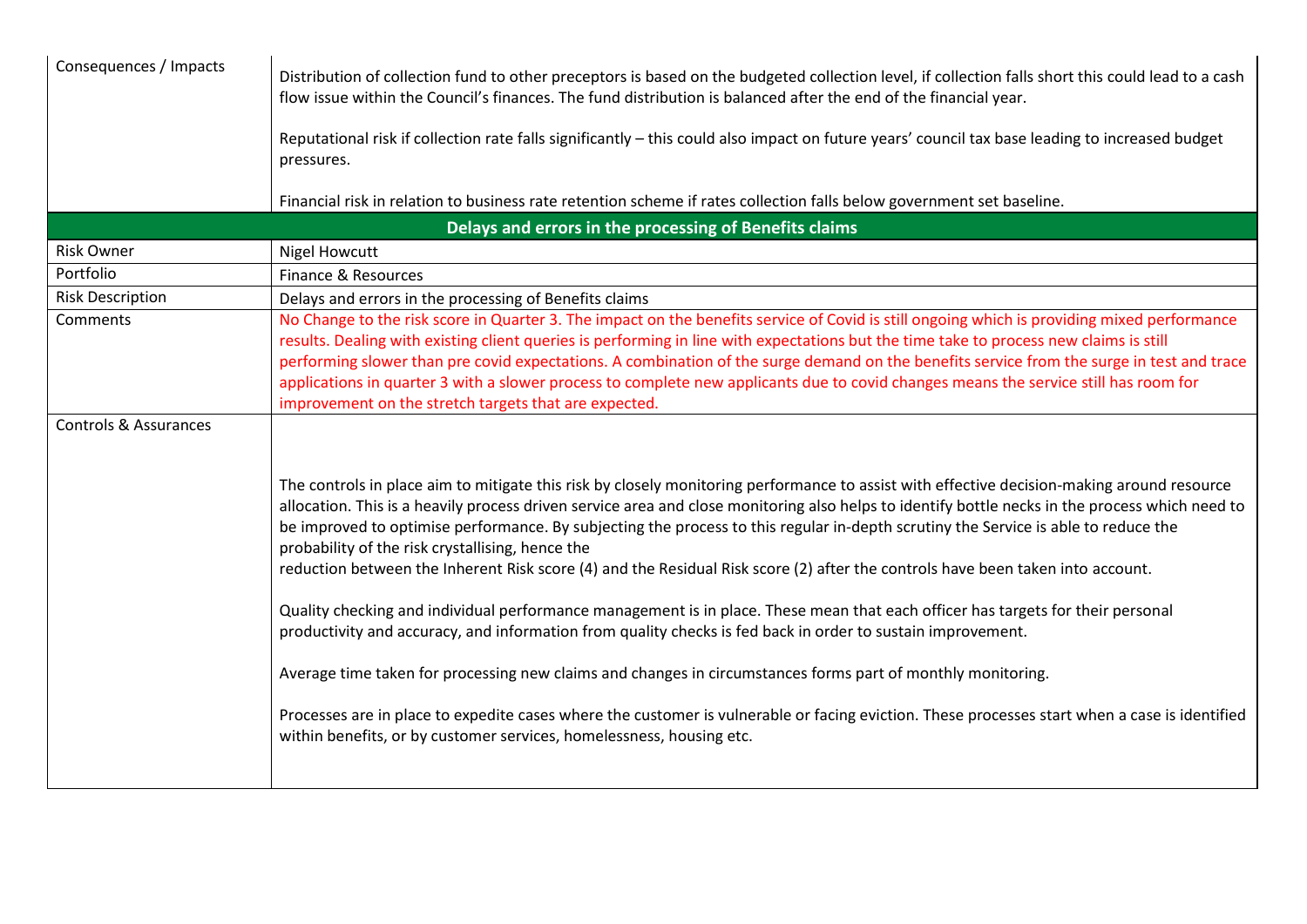| Evidence Risk is being<br>managed |                                                                                                                                                                                                                                                                                                                                                            |
|-----------------------------------|------------------------------------------------------------------------------------------------------------------------------------------------------------------------------------------------------------------------------------------------------------------------------------------------------------------------------------------------------------|
|                                   |                                                                                                                                                                                                                                                                                                                                                            |
|                                   |                                                                                                                                                                                                                                                                                                                                                            |
|                                   | The 20/21 financial year has seen a surge in new cases and changes to existing claimants. The service have had to introduce new ways of<br>working to deal with the new cases during covid. The performance on changes to existing housing benefit cases has remained strong with<br>performance in Qtr. 4 being the strongest achieved in over 18 months. |
| Consequences / Impacts            | This risk links to the corporate objective Dacorum Delivers, focussing on an efficient and effective council.                                                                                                                                                                                                                                              |
|                                   | Customers could suffer personal hardship resulting from delays or errors in the processing of claims.                                                                                                                                                                                                                                                      |
|                                   | Significant reputational risk associated with high-profile errors.                                                                                                                                                                                                                                                                                         |
|                                   | Staff time spent on addressing unnecessary errors leads to duplication of effort and is an inefficient use of resources.                                                                                                                                                                                                                                   |
|                                   | Government subsidy for housing benefit expenditure is based on external audit certification of the claim made. There is financial risk if<br>errors on cases are identified during their testing.                                                                                                                                                          |
|                                   | Communications with claimants needs to be well written and jargon-free in order to reduce the risk of repeat queries which puts pressure<br>on limited staff resources.                                                                                                                                                                                    |
|                                   | <b>Delays to Capital programme</b>                                                                                                                                                                                                                                                                                                                         |
| <b>Risk Owner</b>                 | <b>Nigel Howcutt</b>                                                                                                                                                                                                                                                                                                                                       |
| Portfolio                         | Finance & Resources                                                                                                                                                                                                                                                                                                                                        |
| <b>Risk Description</b>           | Delays to Capital programme                                                                                                                                                                                                                                                                                                                                |
| Comments                          | At present construction projects are impacted by 3 main uncertainties;                                                                                                                                                                                                                                                                                     |
|                                   | 1. Supply and cost of construction materials,                                                                                                                                                                                                                                                                                                              |
|                                   | 2. Shortage of supply of skilled professional tradespeople,                                                                                                                                                                                                                                                                                                |
|                                   | 3. Planning approval processes being slower than usual. (Especially those including external government bodies/agencies).                                                                                                                                                                                                                                  |
|                                   | These factors are making planning, procurement and delivery of capital projects more uncertain. At present the general fund capital programme has only<br>shown small signs of slippage but the HRA capital programme is expected to slip by up to 50% in year.                                                                                            |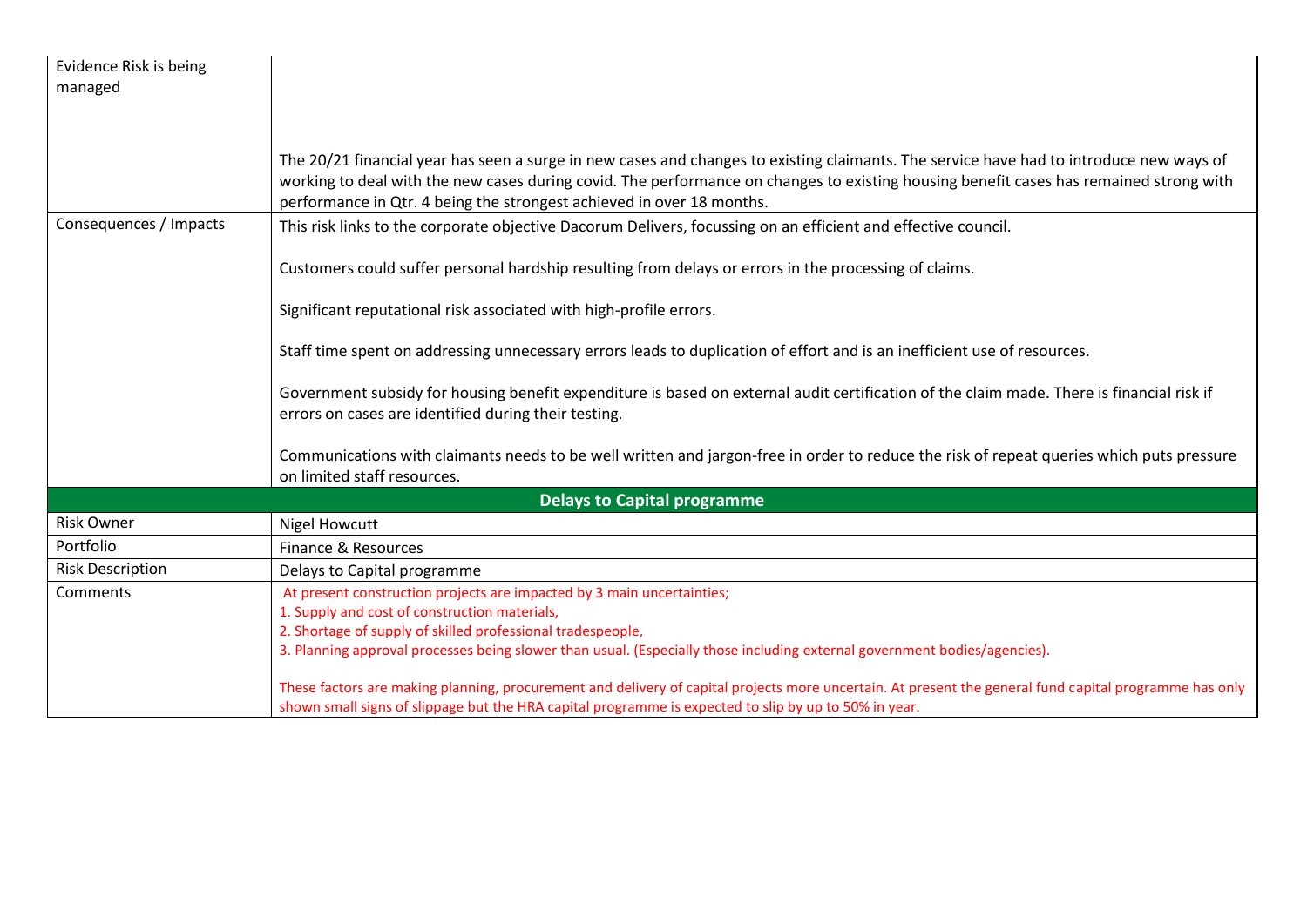| Controls & Assurances  | The controls that have been implemented to mitigate this risk target the robustness of capital bids both at the time they are submitted and<br>throughout the delivery phase of the projects.       |
|------------------------|-----------------------------------------------------------------------------------------------------------------------------------------------------------------------------------------------------|
|                        | In particular, scrutiny is focussed on those elements of the capital bid that experience indicates are the primary cause of delays to capital<br>projects. These include                            |
|                        | • How robust are the assumptions on the estimated duration of the procurement exercise?                                                                                                             |
|                        | • How realistic is the estimated time taken for contractors to deliver the works?                                                                                                                   |
|                        | • How realistic are the assumptions on officer availability to manage the project on time?                                                                                                          |
|                        | The rationale behind this approach is that an increased culture of challenge will lead to more realistic programming of future capital<br>projects, and therefore a reduced likelihood of slippage. |
|                        | The following controls are in place with a view to developing a culture of scrutiny and challenge for officers to improve the accuracy of<br>future bids:                                           |
|                        | • Monthly meetings take place between accountants and budget holders to monitor progress against original timeframes and costs;                                                                     |
|                        | • Corporate Management Team (CMT) receive a quarterly report on the progress of capital projects against anticipated timeframes;                                                                    |
|                        | • Performance Group comprising Chief Officers and cabinet Members receive a monthly report on the progress of current projects;                                                                     |
|                        | . Reports go to Cabinet and all Overview and Scrutiny Committees (OSC) every quarter. These reports have                                                                                            |
|                        | been redesigned to focus on the more immediate risk of in-year delivery, highlighting higher risk areas to invite<br>closer scrutiny from Members.                                                  |
| Evidence Risk is being |                                                                                                                                                                                                     |
| managed                | The General Fund and New House Building capital programmes will be concluded but the timeframes have extended as a result of covid.                                                                 |
|                        | There is no significant financial pressures in the capital programme the majority of projects been delivered to budget.                                                                             |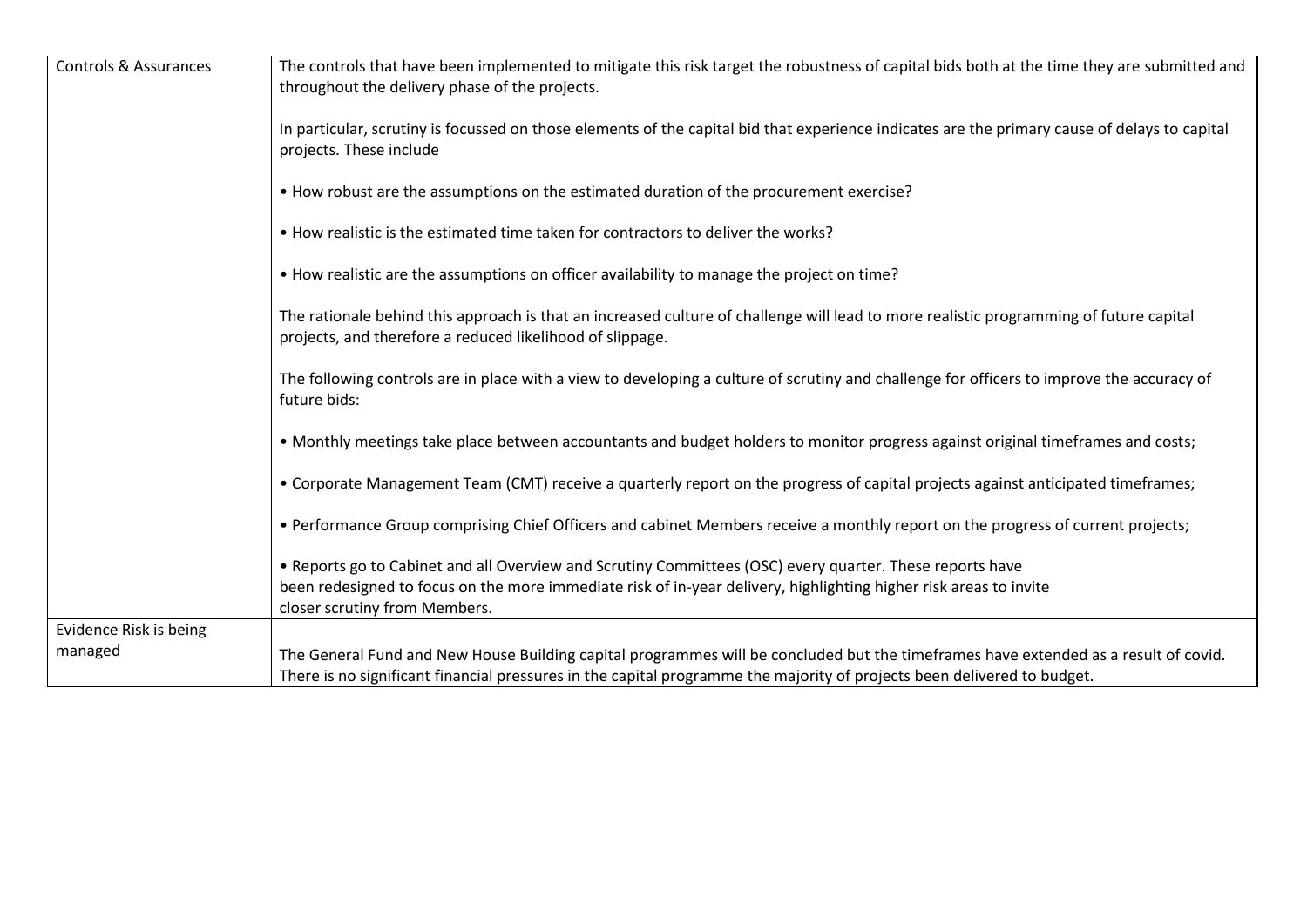| Consequences / Impacts  | Many of the major projects within the Capital Programme are fundamental to delivery of the Council's corporate objectives. Therefore<br>significant delays can impact on the achievement of the corporate plan.                                                                                                                                     |
|-------------------------|-----------------------------------------------------------------------------------------------------------------------------------------------------------------------------------------------------------------------------------------------------------------------------------------------------------------------------------------------------|
|                         | Financial decision-making is negatively affected if the timing of projects in the Capital Programme is wrong. This can result in lost<br>investment income or increased interest costs as the Council moves closer to the point where it will need to borrow.                                                                                       |
|                         | The estimated delivery date is considered as part of the decision to allocate capital funds to one project over another. If estimated timings<br>are not accurate, there is a risk that the allocation of funds is not being decided on appropriately.                                                                                              |
|                         | If inaccurate project management is tolerated, there is a risk that the culture of financial management across the Council will be negatively<br>affected which will have consequences for wider financial decision-making.                                                                                                                         |
|                         | Not delivering major projects within the timeframe to which it has committed itself exposes the Council to reputational risk.                                                                                                                                                                                                                       |
|                         |                                                                                                                                                                                                                                                                                                                                                     |
|                         | Failure to optimise income generated by commercial assets                                                                                                                                                                                                                                                                                           |
| <b>Risk Owner</b>       | <b>Nigel Howcutt</b>                                                                                                                                                                                                                                                                                                                                |
| Portfolio               | Finance & Resources                                                                                                                                                                                                                                                                                                                                 |
| <b>Risk Description</b> | Failure to optimise income generated by commercial assets                                                                                                                                                                                                                                                                                           |
| Comments                | At quarter 3 Commercial Property is achieving a budget surplus of circa £600k, and overall occupancy is at circa 95% achieving pre Covid<br>performance levels.                                                                                                                                                                                     |
|                         | The government's Covid moratorium running to March 2022, prevents any formal legal debt collection or evictions, which means although<br>debt is being raised and reminders issued the council has no legal challenge to assist in debt recovery. The debt levels have increased as a<br>result but they are still within in-year projected levels. |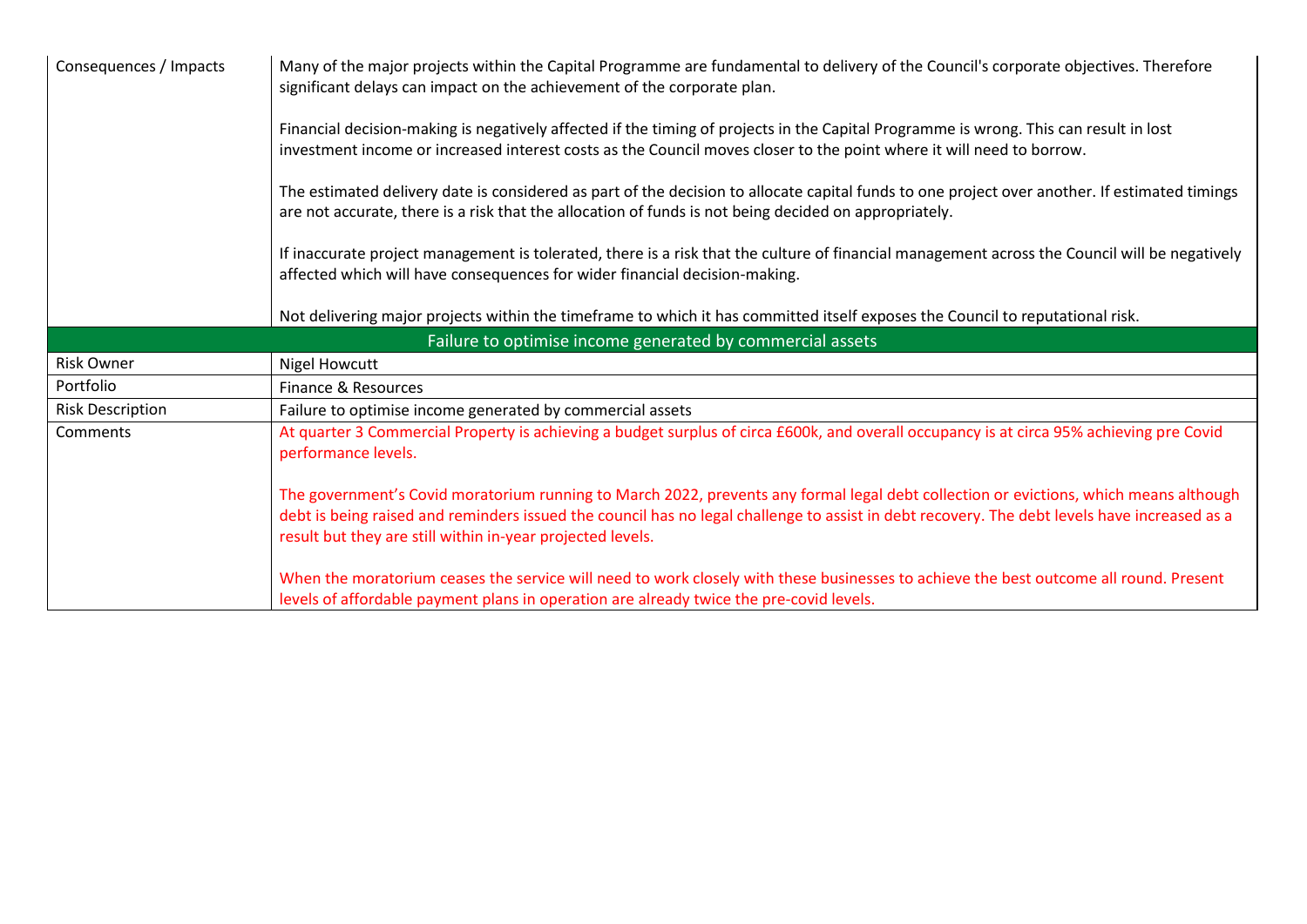| <b>Controls &amp; Assurances</b> |                                                                                                                                                                                                                                                                                                                                                                                                                                                                                                                                                                                      |
|----------------------------------|--------------------------------------------------------------------------------------------------------------------------------------------------------------------------------------------------------------------------------------------------------------------------------------------------------------------------------------------------------------------------------------------------------------------------------------------------------------------------------------------------------------------------------------------------------------------------------------|
|                                  |                                                                                                                                                                                                                                                                                                                                                                                                                                                                                                                                                                                      |
|                                  | The following controls aim to mitigate the risk of under-performance of the Council's commercial assets by maintaining good<br>communication links between relevant Council services, and by regularly monitoring performance against targets (see KPIs CP01 and CP02)<br>to ensure that underperformance is identified and addressed as quickly as possible. The existence of these controls has led to the 'Inherent<br>Probability' of this risk occurring reducing from a<br>score of 4, which is shown in the Residual Probability (i.e. after controls implemented) being a 3. |
|                                  |                                                                                                                                                                                                                                                                                                                                                                                                                                                                                                                                                                                      |
|                                  | Estates officers responsible for negotiating rent reviews hold monthly meetings with the Debtors team to track current bad debtors. This<br>increases their understanding of the economic pressures businesses are facing, and how it can impact on council income.                                                                                                                                                                                                                                                                                                                  |
|                                  | There are currently In Phase performance targets to maintain the number of voids (empty properties) below 5%, and to keep the rent<br>arrears below 10%. Failure to meet either of these targets would prompt further investigation.                                                                                                                                                                                                                                                                                                                                                 |
| Evidence Risk is being           | In 2018/19 the commercial property service achieved occupancy of 96.2% with rent arrears of only 5%. This performance is above the                                                                                                                                                                                                                                                                                                                                                                                                                                                   |
| managed                          | targeted KPI levels and well ahead of commercial expectations.                                                                                                                                                                                                                                                                                                                                                                                                                                                                                                                       |
|                                  | This was followed by another strong yearly performance in 19/20, with occupancy above 96% and arrears below 7%.                                                                                                                                                                                                                                                                                                                                                                                                                                                                      |
|                                  | In 20/21 the occupancy level remained strong at 95% with arrears increasing to 15% in 20/21. Arrears are significantly below the market<br>average with some large landowners declaring up to 80% arrears for 20/21.                                                                                                                                                                                                                                                                                                                                                                 |
| Consequences / Impacts           |                                                                                                                                                                                                                                                                                                                                                                                                                                                                                                                                                                                      |
|                                  | The council has a significant portfolio of commercially let properties, which provides one of the council's largest sources of income.                                                                                                                                                                                                                                                                                                                                                                                                                                               |
|                                  | Council officers must attempt to maximise income from these assets whilst avoiding the risk of vacant properties and increasing bad debts,<br>which could arise if rents are set too high, and would jeopardise the council's achievement of its corporate objectives of Regeneration and<br>Dacorum Delivers.                                                                                                                                                                                                                                                                       |
|                                  | The continuing economic recovery and the difficulties it brings for local businesses increases the likelihood of this risk crystallising.                                                                                                                                                                                                                                                                                                                                                                                                                                            |
|                                  | Variances in General Fund revenue budget                                                                                                                                                                                                                                                                                                                                                                                                                                                                                                                                             |
| <b>Risk Owner</b>                | <b>Nigel Howcutt</b>                                                                                                                                                                                                                                                                                                                                                                                                                                                                                                                                                                 |
| Portfolio                        | Finance & Resources                                                                                                                                                                                                                                                                                                                                                                                                                                                                                                                                                                  |
| <b>Risk Description</b>          | Variances in General Fund revenue budget                                                                                                                                                                                                                                                                                                                                                                                                                                                                                                                                             |
| Comments                         | A reduction from 3 to 2 in the probability of the General Fund producing a variance in 21/22. Overall risk reduces to 6 from 8, the likelihood<br>of unknown events that create additional in year variances decreases as there is less time for changes in service provision.<br>The general fund variance as at quarter 3 is £130k, equivalent to less than 1% of the net cost of services. There is an expectation that<br>budget holders will improve performance to ensure a balanced budget by year end.                                                                       |